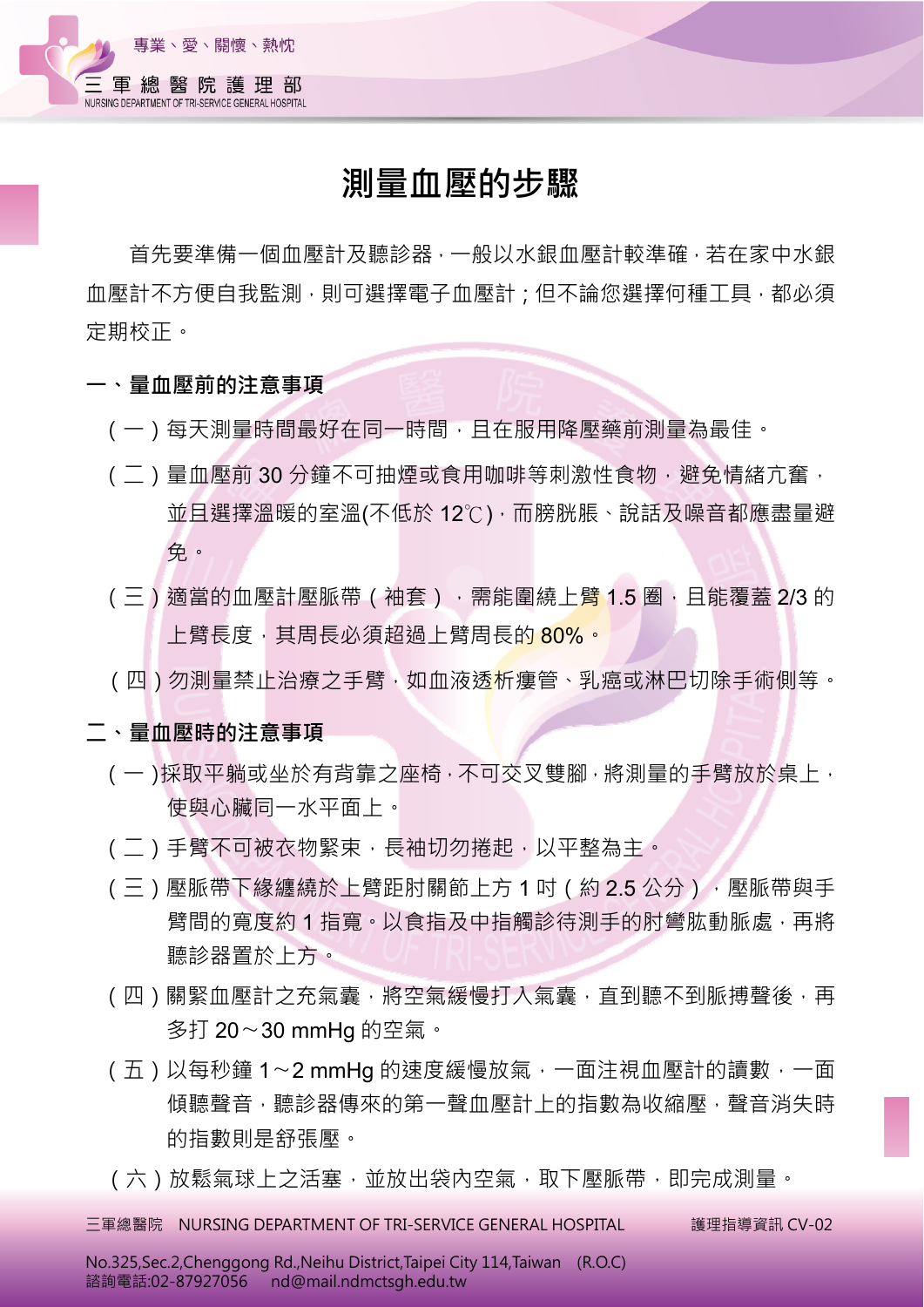

- **三、特殊測量位置**
	- (一)腿部血壓:通常適用於無法監測雙手之患者,除了上述應注意事項, 其血壓計壓脈帶(袖套),須以大腿之寬度為主。
	- (二)腕式血壓:適用於肥胖者或因乳腺癌切除腋窩淋巴結之病人。

## **四、量血壓後的注意事項**

- (一)記錄日期、時間及血壓值。
- ( 二 ) 使用兩次或兩次以上之測量結果,以求取平均值,必須鬆開壓脈帶, 將空氣擠乾淨,並且兩次測量間必須間隔 2 分鐘以上; 若前兩次所測 量血壓值差距大於 5 mmHg,則應再測量第 3 次。
- (三)如果每次測量的血壓值變化太大,最好多量幾次並記錄下來,提供醫 師參考。
- **五、正常血壓與高血壓分期**

根據 2015 年中華民國心臟學會(TSOC)和台灣高血壓學會(THS)所訂定成 年人之正常血壓及高血壓分期:

- (一)正常血壓:收縮壓<120 mmHg 和舒張壓<80 mmHg。
- (二)高血壓前期:收縮壓 120〜139 mmHg 或舒張壓 80〜89 mmHg。
- (三)單純收縮期高血壓:收縮壓≥140 mmHg 和舒張壓<90 mmHg。
- (四)高血壓分期:

1.第 1 期:收縮壓 140〜159 mmHg 或舒張壓 90〜99 mmHg。

2.第 2 期:收縮壓 160∼179 mmHg 或舒張壓 100∼109 mmHg。

3.第3期:收縮壓≥180 mmHg 或舒張壓≥110 mmHg。

## **參考資料**

Basile, J., & Bloch, M. J. (2014). *Overview of hypertension in adults.* Retrieved form http://www.uptodate.com/contents/overview-of-hypertension-in-adults? Chiang, C. E., Wang, T. D., Ueng, K. C., Lin, T. H., Yeh, H. I., Chen, Y. C. ... Lin,

 $\overline{=}$ 軍總醫院 NURSING DEPARTMENT OF TRI-SERVICE GENERAL HOSPITAL  $\qquad$  護理指導資訊 CV-02